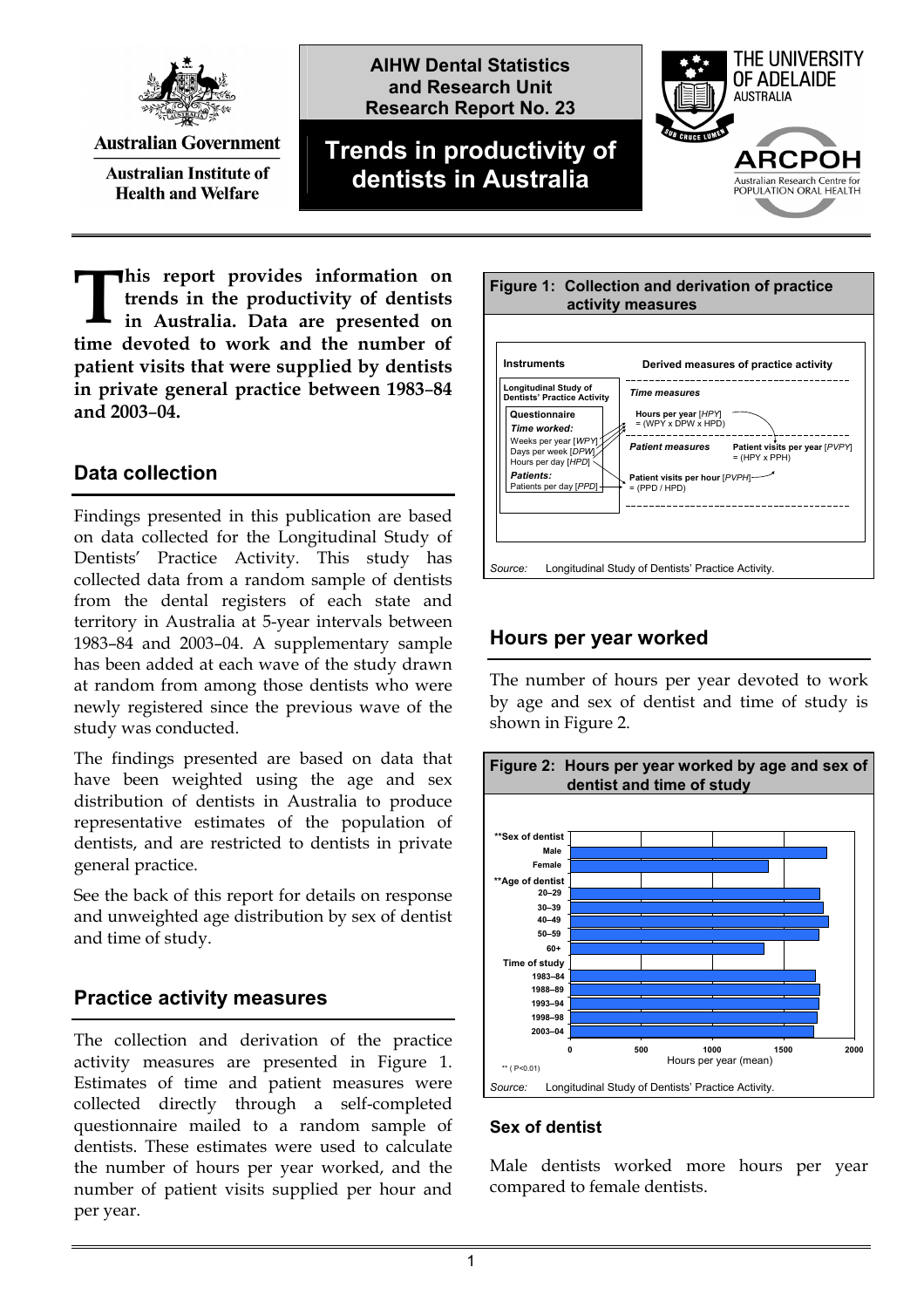#### **Age of dentist**

The mean number of hours per year devoted to work increased across older age groups of dentists, peaking among 40–49-year-olds before declining among those aged 60 years or more.

#### **Time of study**

There were only slight variations in the mean number of hours per year by time of study, with stable levels of time devoted to work observed across the study period.

# **Patient visits per hour**

The mean number of patient visits supplied per hour worked by age and sex of dentist and time of study is shown in Figure 3.



### **Sex of dentist**

While male dentists supplied a slightly higher mean number of patient visits per hour worked compared with female dentists, the difference was small and not statistically significant.

### **Age of dentist**

Significant variation in the mean number of patient visits supplied per hour worked was observed by age of dentist. The number of patient visits per hour increased across successively older age groups of dentists, plateaued among 30–39 and 40–49-year-olds, then peaked among 50–59 year-olds, before declining among those dentists aged 60 years or more.

### **Time of study**

Statistically significant variation in the mean number of patient visits supplied per hour was observed by time of study. While the overall trend was towards a decrease in the number of patient visits supplied per hour over the study period, this was not observed consistently for each time of study, with a slight increase observed between 1998–99 and 2003–04.

### **Patient visits per year**

The mean number of patient visits supplied per year by age and sex of dentist and time of study is shown in Figure 4.



### **Sex of dentist**

Male dentists supplied a significantly higher mean number of patient visits per year compared to female dentists.

### **Age of dentist**

Statistically significant differences in the mean number of patient visits supplied per year were observed by age of dentist. The mean number of patient visits supplied per year increased across successively older age groups of dentists to peak among 50–59-year-olds, before declining among those dentists aged 60 years or more.

### **Time of study**

The mean number of patient visits supplied per year exhibited statistically significant variation by time of study. There was a consistent trend towards lower mean numbers of patient visits per year at each time of study. However, the decrease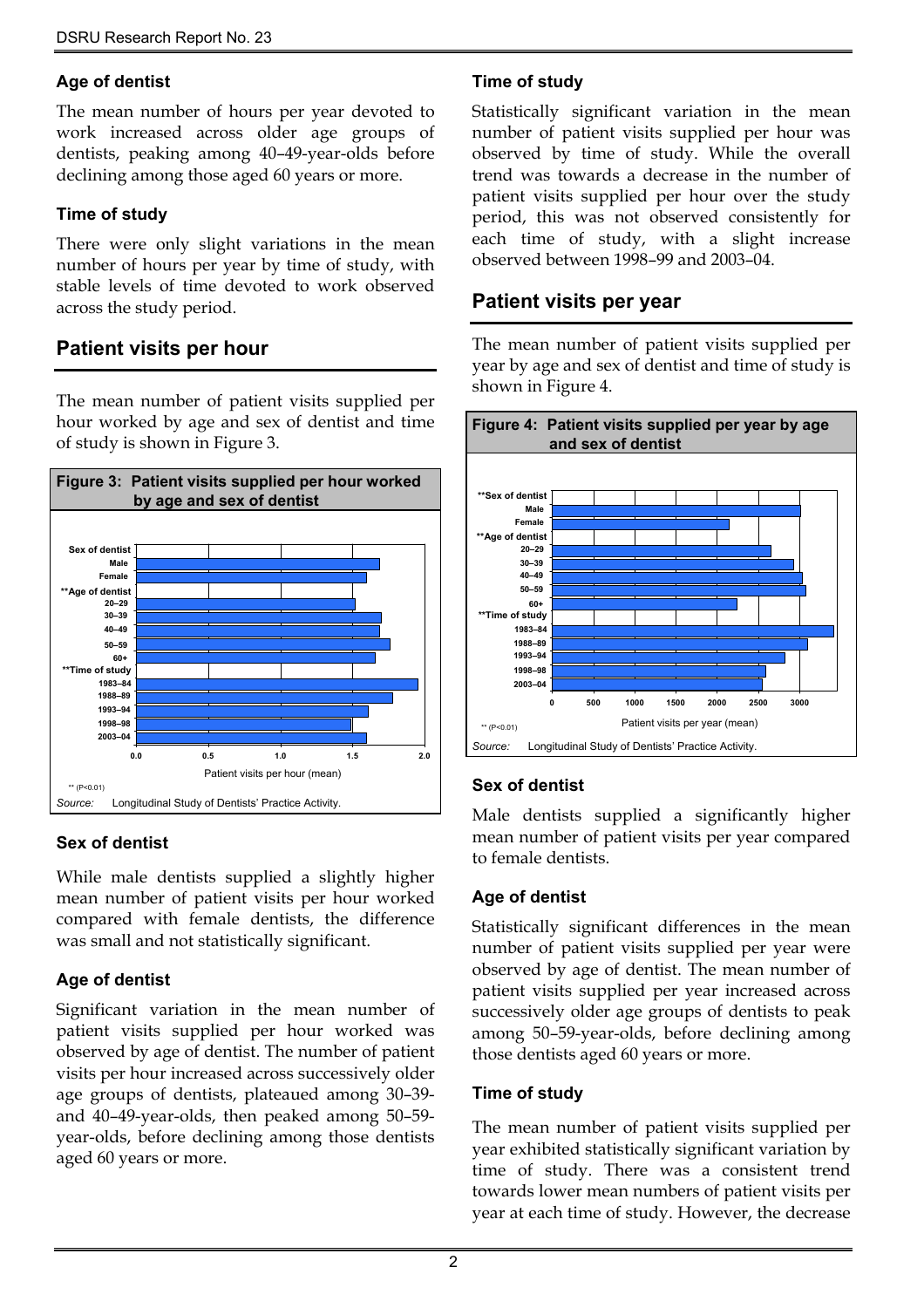observed between 1998–99 and 2003–04 was small in size.

# **Overview of time and visit trends**

An overview of the observed trends in time and patient visit measures is provided in Figure 5.



While the amount of time devoted to work did not change over the period of the study, the number of patient visits supplied per hour decreased. This decrease in patient visits supplied per hour resulted in a decrease in the mean number of patient visits supplied per year.

### **Appointment times**

The observed decline in the number of visits supplied is consistent with trends reported elsewhere towards an increase in the length of dental appointments. Historical records indicate that the average length of dental appointments changed little over the period 1960–61 to 1974–75. However, there has been an increase since then that was quite marked across the period 1977–78 to 1982–83 (Barnard 1977; Spencer & Lewis 1986) and continued to increase through to 2001 (Barnard & White 2003).

Increases in dental appointment times could reflect the impact of infection control procedures, and is consistent with previous reports of increases in the number of dental services being provided per visit (Brennan & Spencer 2002).

#### **Oral health trends**

Increases in the number of services provided per visit has been linked to trends in oral health and population demographics. Oral health trends have shown consistent decreases in tooth loss among the Australian population (Sanders et al. 2004), increasing the pool of teeth potentially at risk of oral disease.

#### **Demographic trends**

At the same time the demographic trends point to increased proportions of older adults in the population. The reduction in tooth loss coupled with the demographic trends suggest a shift in dental practice towards treating adults who are increasingly retaining teeth into older age, often with complex treatment needs required to maintain these teeth and avoid tooth loss.

# **Patient age trends**

The distribution of patient age groups by time of study for the first and most recent times of the study is presented in Figure 6.



In 1983–84 the age distribution was dominated by patients aged 25–44 years. However, by 2003–04 the age distribution of patients had changed considerably. Even though 25–44-year-olds still comprised a large percentage of patients, there had been a shift away from children and young adults towards middle-aged and older adults, with large increases in the percentages of patients aged 45–64 and 65 years or more.